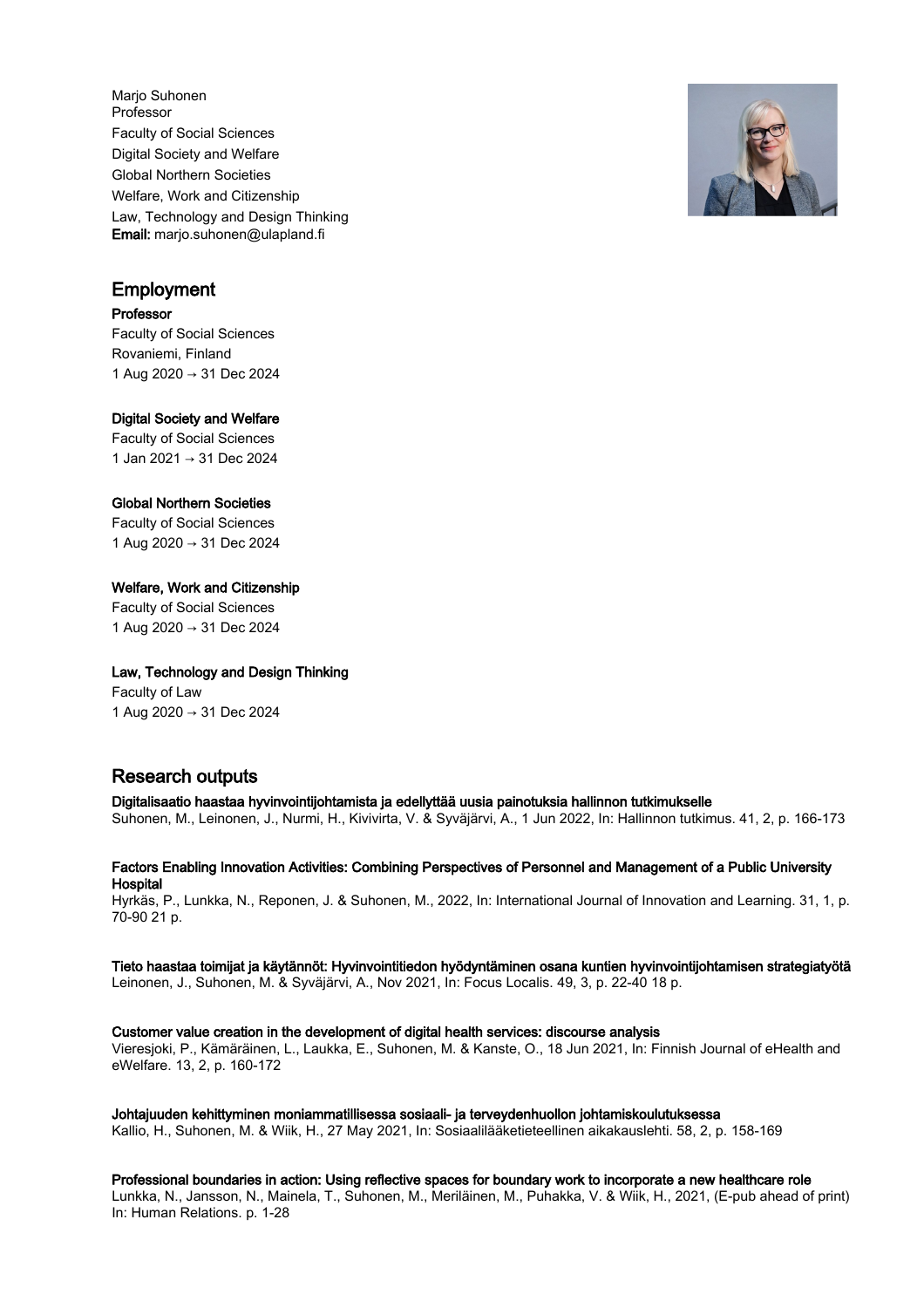## Ambiguous discursive practices in health-care project plans: a keyword-assisted critical discourse analysis of the term "patient"

Lunkka, N., Lukkarila, P., Laulainen, S. & Suhonen, M., 5 Oct 2020, In: Qualitative Research in Organizations and Management. 16, 1, p. 32-53 22 p.

## Asiakaslähtöisyys lapsi- ja perhepalveluiden moniammatillisessa verkostoyhteistyössä vanhempien kokemana

Laitila, H., Lunkka, N. & Suhonen, M., 2020, In: Sosiaalilääketieteellinen aikakauslehti. 57, 1, p. 3-16

#### Korona on edellyttänyt sosiaali- ja terveysalan ammattilaisilta ja johtajilta kriittistä tiedonlukutaitoa

Tiirinki, H. & Suhonen, M., 2020, In: THL-blogi. 18.5.2020, 1 p.

## Psychosocial Factors at Work after the Implementation of Kinaesthetics in Elderly Care

Stenman, P., Elo, S., Vähäkangas, P., Hantikainen, P., Salo, P. & Suhonen, M., 2020, In: International Journal of Caring Sciences. 13, 1, p. 4-14

#### A Discursive Sensemaking Perspective on Project-Based Work in Public Healthcare

Lunkka, N., Pietiläinen, V. P. & Suhonen, M., 1 Dec 2019, In: Project Management Journal. 50, 6, p. 657-672

#### The emergence of sensemaking through socio-material practices

Jansson, N., Lunkka, N., Suhonen, M., Meriläinen, M. & Wiik, H., 12 Nov 2019, In: Journal of Organizational Change Management. 33, 4, p. 597-607

#### Individualised integration of social and health services for frequent attenders

Ylitalo-Katajisto, K., Tiirinki, H., Jokelainen, J. & Suhonen, M., 10 Oct 2019, In: Journal of Integrated Care. 27, 4, p. 316- 327

## Persuasive speech in multi-professional change facilitation meetings: A rhetorical discourse analysis Komulainen, H., Mertaniemi, E., Lunkka, N., Jansson, N., Meriläinen, M., Wiik, H. & Suhonen, M., 28 Jun 2019, In: Journal of Health Organization and Management. 33, 4, p. 396-412

Consumer-led health-related online sources and their impact on consumers: An integrative review of the literature Laukka, E., Rantakokko, P. & Suhonen, M., 2019, In: Health Informatics Journal. p. 247 - 266

Monialaisia palveluja tarvitsevien tunnistamisen ja ennakoinnin mallit: kartoittava kansainvälinen katsaus Kivipelto, M., Suhonen, M., Koivisto, J., Tiirinki, H. & Miikki, R., 2019, Helsinki: Terveyden ja hyvinvoinnin laitos. 28 p. (Työpaperi ; No. 43).

## Narratives about workplace spirituality in healthcare projects

Pirkola, H. & Suhonen, M., 2019.

Terveydenhuollon palveluiden ulkoistaminen Suomessa: systemaattinen kirjallisuuskatsaus Suhonen, H., Rantakokko, P. & Suhonen, M., 2019, In: Focus Localis. 47, 4, p. 23-41

## Yksilöistä työyhteisöksi

Suhonen, M., Lunkka, N. & Turkki, L., 2019, Johtamisen psykologia. Pietiläinen, V. & Syväjärvi, A. (eds.). 2.p. ed. Helsinki: PS-kustannus, p. 75 - 114

Work-based learning in health care organisations experienced by nursing staff: A systematic review of qualitative studies Nevalainen, M., Lunkka, N. & Suhonen, M., Mar 2018, In: Nurse Education in Practice. 29, p. 21-29 9 p.

#### Asiakasprofiilien tunnistaminen hyvinvointikeskuksen suunnitteluvaiheessa

Ylitalo-Katajisto, K., Tiirinki, H., Turkki, L. & Suhonen, M., 2018, In: Focus Localis. 46, 2, p. 28-39 12 p.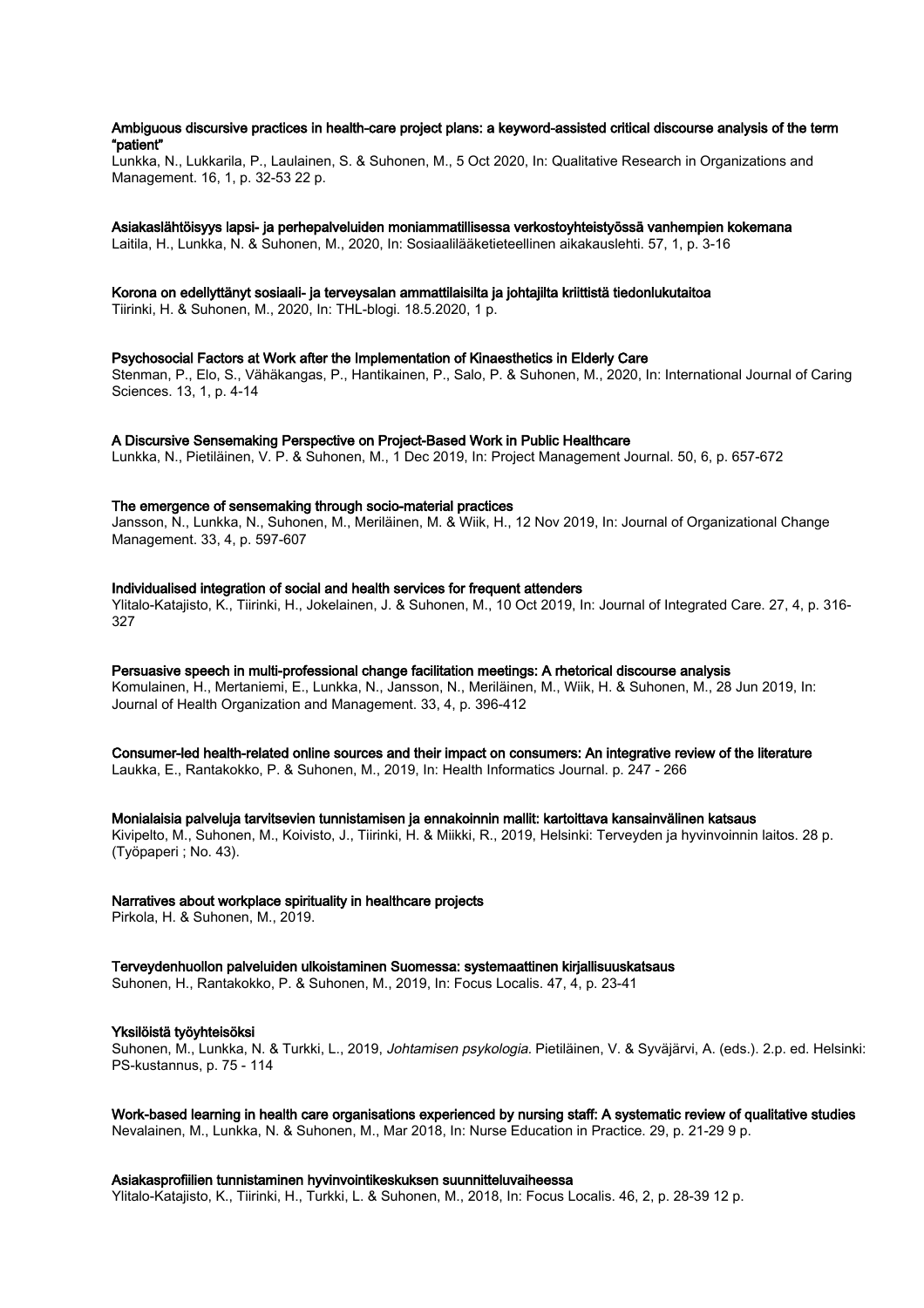#### Authentic leadership in healthcare: a scoping review

Malila, N., Lunkka, N. & Suhonen, M., 2018, In: Leadership in Health Services . 21, 1, p. 129 - 146

## How Practical Nurses, Registered Nurses and Nurse Managers View Practical Nurses' Work Activities

Lavander, P., Suhonen, M., Turkki, L. & Meriläinen, M., 2018, In: International Journal of Caring Sciences. 11, 1, p. 23-35

#### Lyhyt- ja pitkäaikaiset paljon perusterveydenhuollon palveluja käyttävät asiakkaat pohjois-suomen syntymäkohorttiaineistossa

Huhtakangas, M., Tiirinki, H., Bloigu, R., Suhonen, M. & Kanste, O., 2018.

Profiling frequent attenders to social and health care services from the perspective of knowledge-based management Ylitalo-Katajisto, K., Törmänen, O., Tiirinki, H. & Suhonen, M., 2018, In: International Journal of Caring Sciences. 11, 1, p. 371-378

The Finnish healthcare services lean management:health services managers' experiences in a special health care unit Hihnala, S., Kettunen, L., Suhonen, M. & Tiirinki, H., 2018, In: Leadership in Health Services . 31, 1, p. 17-32

#### Challenges and barriers in developing the division of labour between nurses in a Finnish acute hospital

Lavander, P., Turkki, L., Suhonen, M. & Meriläinen, M., 2017, In: International Journal of Caring Sciences. 10, 2, p. 726 - 735

Kerrottu tyytyväisyys, pettymys ja ärtymyssairaalan organisaatiomuutoksen kontekstissa: osastonhoitajat tunnekokemuksiaan merkityksellistämässä

Lunkka, N., Pätsi, J. & Suhonen, M., 2017, In: Hallinnon tutkimus. 36, 3, p. 150-165

#### Students experiences of peer-support during a Master's thesis process

Kaakinen, P., Suhonen, M., Lutovac, S. & Kaasila, R., 2017, In: Clinical Nursing Studies. 5, 1, p. 22-28

#### Workplace spirituality in health care: an integrated review of the literature

Pirkola, H., Rantakokko, P. & Suhonen, M., 1 Oct 2016, In: Journal of Nursing Management. 24, 7, p. 859-868

## Diversiteetin kohtaaminen moniammatillisessa terveysalan johtamisessa Tiirinki, H., Suhonen, M., Lunkka, N. & Turkki, L., 2016, Inhimillinen ja tehokas sosiaali- ja terveysjohtaminen Inhimillinen

ja tehokas sosiaali- ja terveysjohtaminen. Syväjärvi, A. & Pietiläinen, V. (eds.).

#### Nurse managers' visions of future challenges in health care organizations

Saarnio, R., Suhonen, M. & Isola, A., 2016, In: Journal of Nursing. 3, 2, p. 1-8

## Staff experiences of the curriculum development process at the University of Oulu Research Unit of Nursing Science and Health Management

Mikkonen, K., Kuivila, H., Patel, H. & Suhonen, M., 2016.

#### The work done in healthcare projects

Pohjola, T., Suhonen, M., Mattila, K. & Meretoja, R., 2016, In: Journal of Nursing. 3, 1

## Vallan ilmentyminen sairaalan lääkärien muotokuvissa

Ojala, H., Tiirinki, H. & Suhonen, M., 2016, In: Suomen lääkärilehti. 71, 39, p. 2429-3433

#### Ambiguous meanings of projects as facilitators of sensegiving

Lunkka, N. & Suhonen, M., 2015, In: Journal of Nursing Management. 23, 7, p. 842-850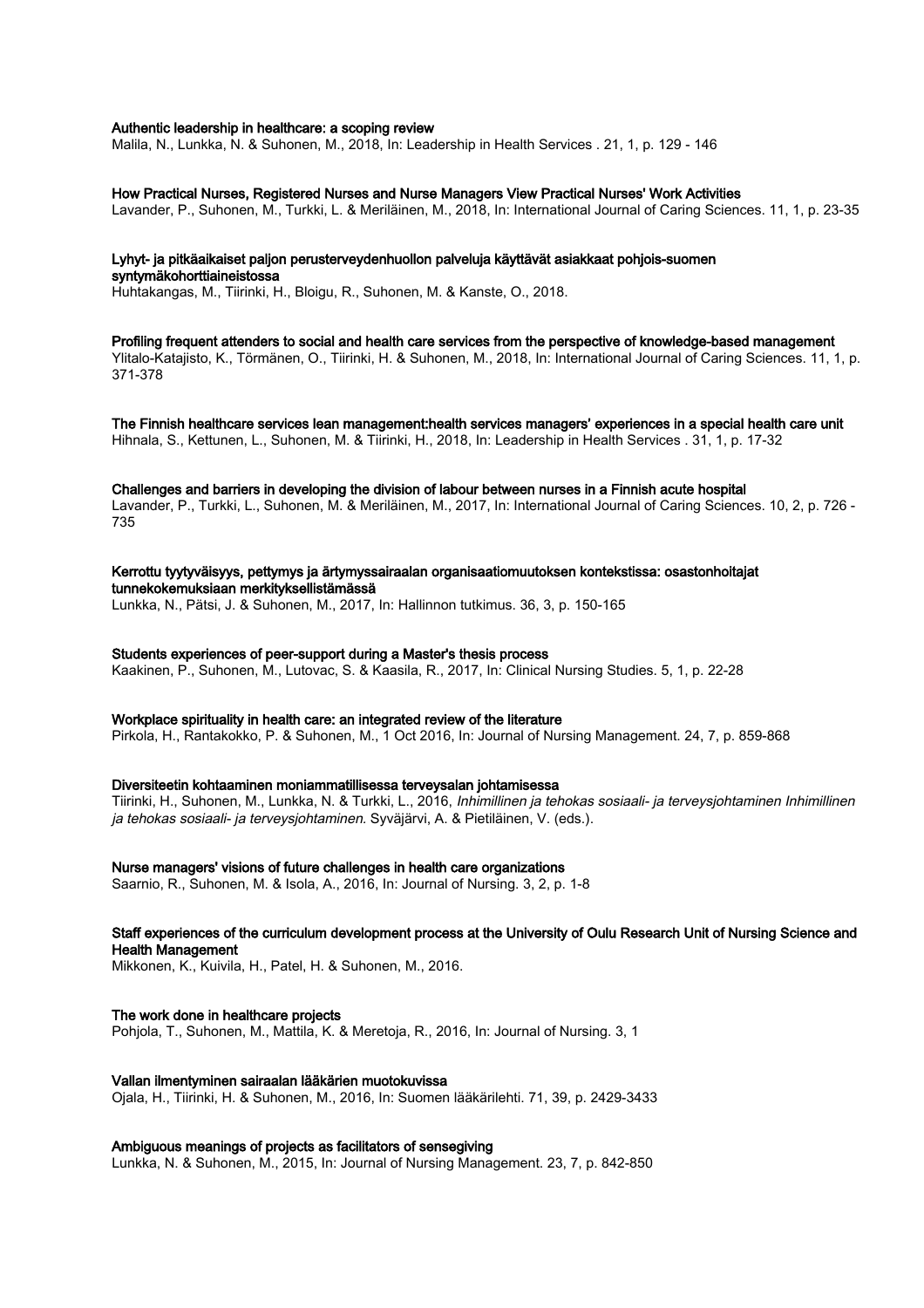## Project work in Finnish KASTE-projects

Suhonen, M. & Paasivaara, L., 2015, In: Scandinavian Journal of Public Administration. 19, 1, p. 45-61

#### Sairaalan projektit merkitysten materialiasoitumisen areenoina: ylihoitajien kokemuksia muutosprosesseista

Lunkka, N., Suhonen, M. & Turkki, L., 2015, In: Hallinnon tutkimus. 34, 3, p. 233-248

## Yhteisöllinen oppiminen pro gradu -tutkielmien pienryhmäohjauksessa

Suhonen, M., Kaakinen, P., Kaasila, R. T. & Sarenius, V-M., 2015, In: Yliopistopedagogiikka. 22, 1, p. 12-19

## Yhteisöllisyys terveysalan projekteissa

Kananen, A., Pehkonen-Karioja, P., Rantakokko, P. & Suhonen, M., 2015, In: Sosiaalilääketieteellinen aikakauslehti. 52, 2 , p. 118-129

#### Näkemyksiä tuottavuudesta terveydenhuollon projekteissa

Marttila, J. & Suhonen, M., 2014, In: Kunnallistieteellinen aikakauskirja . 42, 4, p. 375-389

## Projektin johtamiseen liittyvät kyvykkyydet kaste-projekteissa

Rantakokko, P., Suhonen, M., Kesti, M. & Paasivaara, L., 2014, In: Premissi. 9, 5, p. 22-28

## Tekstianalyysi terveysalan projektien tutkimuksessa

Suhonen, M. & Paasivaara, L., 2014, In: Hallinnon tutkimus. 33, 4, p. 375-383

#### Vastavuoroisen luottamuksen vahvistaminen terveydenhuollon muutosprosesseissa: psykologisen sopimuksen näkökulma

Tiirinki, H. M. & Suhonen, M., 2014, In: Sosiaalilääketieteellinen aikakauslehti. 51, 3, p. 177 - 190

#### Kunnallisen terveydenhuoltojärjestelmän valtion hallintovalvonnan luonne 2000-luvulla: tekstianalyysi lääninhallitusten kanteluratkaisuista

Huczkowski, P., Paasivaara, L. & Suhonen, M., 2013, In: Hallinnon tutkimus. 32, 2, p. 113-128

#### Käsityksiä Liukkosen hoitotyön mallien toteutumisesta muistisairaiden hoitotyössä

Seppänen, K., Saarnio, R., Suhonen, M. & Isola, A., 2013, In: Gerontologia. 27, 3, p. 288-304

#### Laboratoriohoitajien työtyytyväisyys

Suhonen, M., Paasivaara, L. & Holappa-Girginkaya, J., 2013, In: Premissi. 8, 2, p. 46 - 57

## Nurse managers' perceptions related to their leadership styles, knowledge and skills in these areas : a viewpoint: case of health centre wards in Finland

Vesterinen, S., Suhonen, M., Paasivaara, L. & Isola, A., 2013, In: ISRN Nursing. p. 1-8

#### Projektijohtaminen hyvinvointipalveluissa

Paasivaara, L., Suhonen, M. & Virtanen, P., 2013, 2., tark. ja ajantasaistettu laitos ed. Helsinki: Tietosanoma.

#### Uusperheen sisarussuhteet strukturalistisen perheterapian näkökulmasta perheneuvolatyössä

Räisänen, M., Suhonen, M. & Wahlberg, K-E. (ed.), 2013, In: PERHETERAPIA. 29, 1, p. 5-14

#### Weak Signals - tulevaisuuden tekemisen ensioireet

Paasivaara, L., Rantakokko, P., Suhonen, M. & Tiirinki, H., 2013, Hyvinvointijärjestelmät muuttuvassa toimintaympäristössä : Juhlakirja professori Pirkko Vartiaisen 60-vuotisjuhlan kunniaksi . Vaasan yliopisto, p. 250-258

## Hoitotyön johtajien kokemuksellinen tieto kehittämistyössä

Paasivaara, L., Suhonen, M. & Tiirinki, H., 2012, In: Tutkiva Hoitotyö. 10, 3, p. 41-42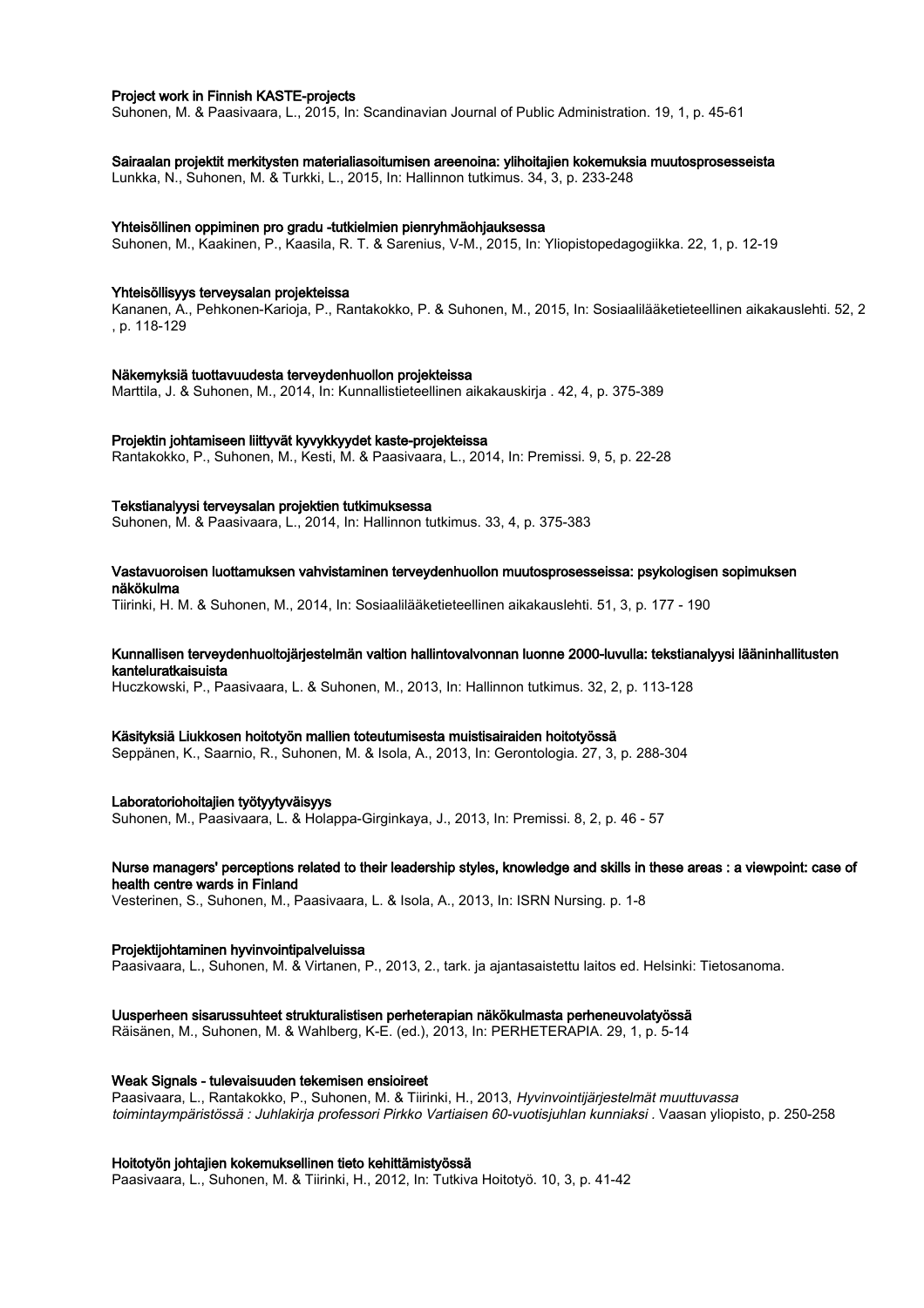## Joustavan ja luovan toiminnan mahdollistava työilmapiiri haasteellisesti käyttäytyvien muistisairaiden hoitotyössä

Saarnio, R., Suhonen, M. & Isola, A., 2012, In: Sosiaalilääketieteellinen aikakauslehti. 49, 4, p. 29-31

Luottamus terveydenhuollon projekteissa johtajan tulkintana

Ruokamo, H., Suhonen, M. & Paasivaara, L., 2012, In: Sosiaalilääketieteellinen aikakauslehti. 49, 3, p. 196-208

## Muutosprosessin arvioinnin kehys lähijohtajan näkökulmasta: CSM-teorian sovellus terveydenhuollon työyksikössä

Haataja, M., Tiirinki, H., Suhonen, M. & Paasivaara, L., 2012, In: Hallinnon tutkimus. 31, 3, p. 217-230

Nurse managers' leadership styles in Finland Vesterinen, S., Suhonen, M., Isola, A. & Paasivaara, L., 2012, In: Nursing Research and Practice PRACTICE. 212, p. 1-8

Paradoxes in project management - future aspects on development work in health care Suhonen, M. & Paasivaara, L., 2012, p. 36.

Project culture in Northern health care projects: Aspects for future development

Rantakokko, P., Suhonen, M. & Paasivaara, L., 2012.

Projektit terveydenhuollon muutoksen keinona: hoitotyöntekijöiden näkökulma

Hantula, R., Suhonen, M. & Paasivaara, L., 2012, In: Hallinnon tutkimus. 31, 1, p. 36-47

Nurse managers' challenges in project management

Suhonen, M. & Paasivaara, L., 1 Nov 2011, In: Journal of Nursing Management. 19, 8, p. 1028-1036

Asiakaslähtöisen johtamisen painopisteet terveysalalla kirjallisuuskatsaus

Mertaniemi, A-M., Suhonen, M. & Paasivaara, L., 2011, In: Premissi. 6, 6, p. 31-36

Factors of human capital related to project success in health care work units

Suhonen, M. & Paasivaara, L., 2011, In: Journal of Nursing Management. 19, 2, p. 246 - 253

## Potkua projektiopintoihin terveyshallintotieteessä - kokemuksia opintojakson uudistamisesta

Suhonen, M. & Paasivaara, L., 2011, In: Peda-Forum : yliopistopedagoginen tiedotuslehti. 18, 2, p. 25-28

Projektijohtaminen hyvinvointipalveluissa

Paasivaara, L., Suhonen, M. & Virtanen, P., 2011, Helsinki: Tietosanoma.

## Shared human capital in project management: A systematic review of the literature

Suhonen, M. & Paasivaara, L., 2011, In: Project Management Journal. 42, 2, p. 4-16

## Tilaaja-tuottajamalli: huomioita johtamisen haasteista sosiaali- ja terveyspalveluissa

Kaltakari, S., Suhonen, M. & Paasivaara, L., 2011, In: Kunnallistieteellinen aikakauskirja . 39, 2, p. 121-135

Inhimilliset voimavarat projekteissa

Suhonen, M. & Paasivaara, L., 2010, In: Sosiaalilääketieteellinen aikakauslehti. 47, 2, p. 123-135 13 p.

## Kirja-arviointi: Julkinen johtaminen

Rautio, H. & Suhonen, M., 2010, In: Hallinnon tutkimus. 29, 2, p. 173-174 8.

## Pohjoinen kohtaa epäillen ydinvoiman

Rautio, H. & Suhonen, M., 2010, In: Kaleva. 17.02.2010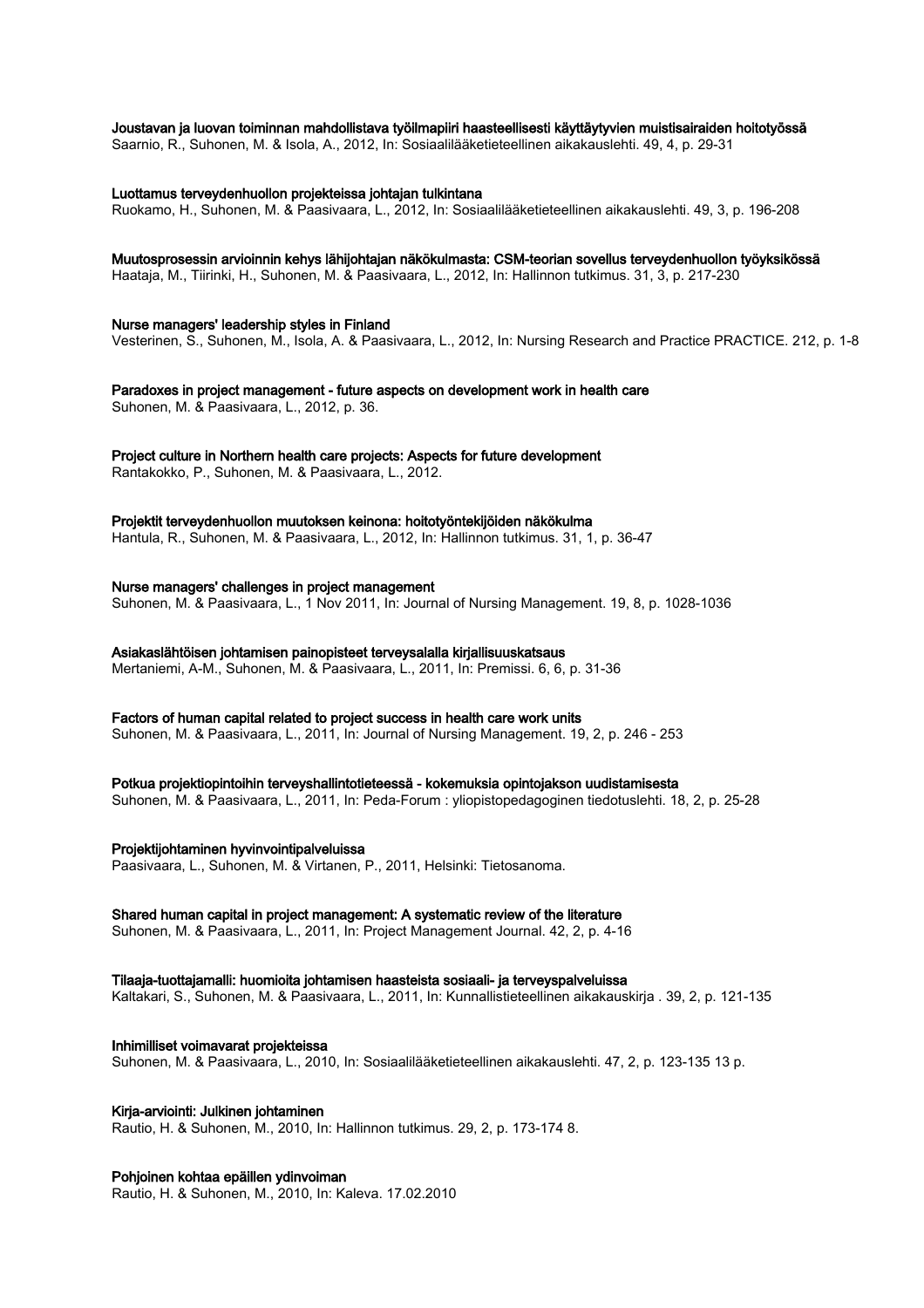## Sosiaali- ja terveydenhuollon kansallisen kehittämisohjelman (Kaste) arviointi: Ensimmäinen väliraportti

Virtanen, P., Lähteenmäki-Smith, K., Toivanen, M., Terävä, E., Ritakallio, M., Paasivaara, L. & Suhonen, M., 2010, Helsinki: Sosiaali- ja terveysministeriö. (Sosiaali- ja terveysministeriön selvityksiä, Vol. 2010:8).

#### Ydinvoiman terveysvaikutukset huolettavat

Rautio, H. & Suhonen, M. (ed.), 2010, In: Alara : ajankohtaista säteily- ja ydinturvallisuudesta. 19, 1, p. 15-17

#### Kuntien välinen yhteistyö kehittämishankkeessa

Suhonen, M., Paasivaara, L. & Nikkilä, J., 2009, In: Kunnallistieteellinen aikakauskirja . 37, 1, p. 7 1 p.

#### Innostavat projektit

Paasivaara, L., Suhonen, M. & Nikkilä, J., 2008, Helsinki: Suomen sairaanhoitajaliitto ry. 152 p. (Suomen sairaanhoitajaliiton julkaisuja).

#### Osallistujaohjaus sosiaali- ja terveydenhuollon kehittämishankkeessa

Suhonen, M., Paasivaara, L. & Nikkilä, J., 2008, In: Hallinnon tutkimus. 26, 3, p. 26-37 12 p.

#### Projektit kiinteä osa työyhteisön kehittämistä

Paasivaara, L., Nikkilä, J. & Suhonen, M., 2008, In: Premissi. 3, 3, p. 13-15

#### Tekstianalyysin mahdollisuudet ja käytännön sovellukset terveyshallintotieteellisessä tutkimuksessa

Suhonen, M., Paasivaara, L. & Stenvall, J., 2008, In: Hallinnon tutkimus. 27, 2, p. 3-14 2.

#### Kehittämishankkeen ohjaus: esimerkkinä Kainuun maakuntakokeilu

Suhonen, M., 2007, In: Premissi. 4, p. 46-48

#### Kehittämishankkeen suunnittelu sidosryhmäyhteistyön intressien näkökulmasta

Suhonen, M. & Paasivaara, L., 2007, In: Hallinnon tutkimus. 26, 4, p. 3-18 2.

## Näkökulmia muutoksen johtamiseen

Suhonen, M., 2007, In: Hallinnon tutkimus. p. 91-92

#### Osallistujaohjaus ristipaineiden keskellä : tapaustutkimus Kainuun maakuntakokeilun sosiaali- ja terveydenhuollon kehittämishankkeen suunnitteluvaiheesta vuosina 2003-2004 Suhonen, M., 2007, Oulu: Oulun yliopiston kirjasto.

## Asiantuntijaosallistuminen Kainuun maakuntakokeilun suunnittelussa - suunnittelijoiden näkemyksiä osallistumismahdollisuuksistaan ja niihin liittyvistä tekijöistä

Suhonen, M., Paasivaara, L. & Nikkilä, J., 2006, In: Kunnallistieteellinen aikakauskirja . 34, 2, p. 122-138

## Asiantuntijaosallistuminen sosiaali- ja terveydenhuollon kehittämishankkeen suunnittelussa

Suhonen, M., 2006, Oulu: M. Suhonen.

#### Projektiyhteiskunta ja sen kritiikki

Suhonen, M. & Paasivaara, L., 2006, In: Hallinnon tutkimus. 25, 3, p. 52-56 5 p.

## Yksityisen, julkisen ja kolmannen sektorin yhteistyön käynnistämisvaihe hoivapalvelutuotannossa

Paasivaara, L., Suhonen, M. & Nikkilä, J., 2005, In: Hallinnon tutkimus. 24, 4, p. 16-25

## Hoivapalveluja yhteistyöllä

Paasivaara, L. & Suhonen, M., 2004, In: Kaleva. 4.9.2004